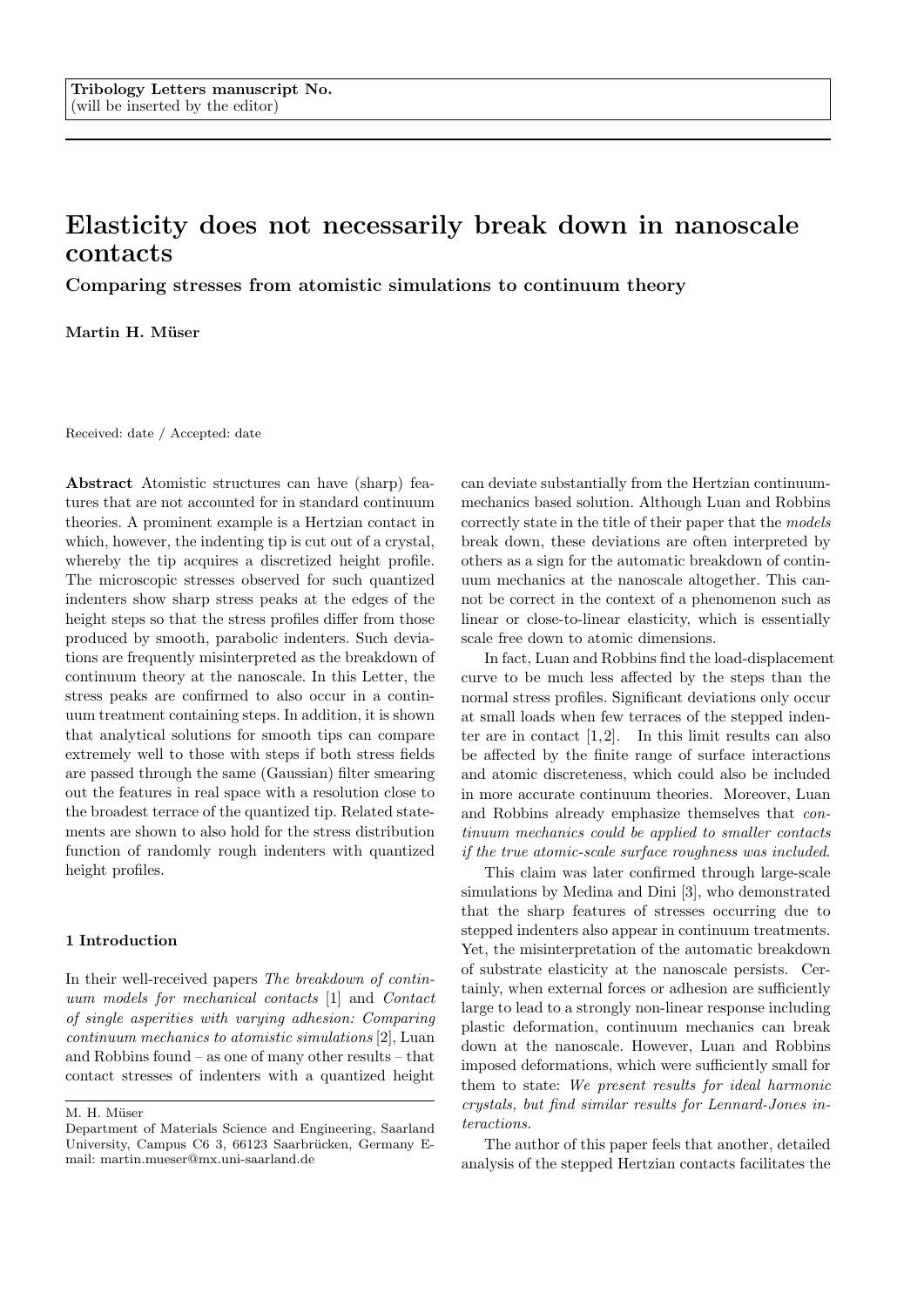correct interpretation of Luan and Robbins' work. Towards this end, continuum-mechanics simulations are conducted, whose results – like Medina and Dini's results [3] – bear much similarity with the mentioned atomistic simulations. At the same time, it is explored to what extent the continuum solution for smooth tips compares to the solution for stepped tips, if both stress fields are coarse grained with a similar filter reducing the in-plane spatial resolution of the data. This procedure of comparing atomistic to coarse-grained simulations may allow a resolution-dependent contact area to be defined in atomistic simulations, even when repulsive forces have a finite rather than a zero range.

Since the effect of quantized indenter heights on stresses is an interesting topic, this work also investigates how discrete heights alter the local microscopic stresses and their distribution function in contacts of randomly rough surfaces. Discrete steps correspond to correlated roughness, which are not accounted for in contact-mechanics theories assuming the random-phase approximation for the height Fourier coefficients [4]. It is therefore also explored to what extent the proposed stress coarsening procedure benefits the analysis of large-scale contacts.

The numerical method of this work is Green's function molecular dynamics (GFMD) [5] in a new variant combining two optimization schemes [6]. While it may be worth mentioning that the Hertz problem defined in Sect. 2.1 can be solved in 10 s on a standard desktop computer with the new GFMD code, the author abstains from its presentation in this short communication, because the method is well established [7] and the new variant described in detail elsewhere [6]. The remainder of this Letter therefore only contains a results and a conclusions section.

## 2 Results

#### 2.1 Hertzian indenters

We first examine the effect of the shape of a rigid, frictionless indenter on the purely continuum response in an ideal elastic substrate. A smooth indenter is compared to a tip with steps that might represent the atomic terraces on a nanometer tip as investigated in Refs. [1, 2], but could equally well be microns high. In principle, the given The such defined problem has no intrinsic scale and the discretization used in the numerical solution is not connected to real atoms even if a discretization point may be called a superatom – whereby the subtitle of this article can be justified. As discussed in Refs.  $[1, 2]$ , real atomic discreteness may introduce

many additional effects, which, however, are not the focus here.

More specifically, we consider a Hertzian contact geometry consisting of a stiff, frictionless parabolic indenter with a radius of curvature  $R$ , which is squeezed against a flat, linearly elastic solid having a contact modulus  $E^*$ . The (default) load is set to  $L = 0.01 E^* R^2$ . The analytical solution to this problem is well known and summarized in text books on contact mechanics [8]. For example, the contact radius is  $a_c = \sqrt[3]{3LR/4E^*}$ and the peak pressure is  $p_0 \approx \sqrt[3]{6FE^{*2}/R^2}/\pi$ , which in our case leads to  $a_c \approx 0.1957 R$  and  $p_0 = 0.1246 E^*$ for the smooth parabolic indenter. Relative deviations of the numerical data —  $a_c(\text{GFMD}) \approx 0.1947 R$  (subgrid resolution can be obtained from fits to the stress near the contact edge) and  $p_0(\text{GFMD}) \approx 0.1258 E^*$ to the analytical Hertz solution are less than 1%. They arise from two effects: (i) Periodic boundary conditions are employed within the plane with a simulation-box length of  $\mathcal{L} = R$ . (ii) Real space is discretized into elements having a linear dimension of  $R/512$  rather than into infinitesimally small elements. Note that because we are in the linear, scale-free limit, the results for these two geometries can be mapped to a continuum of isomorphic problems. For example, doubling  $R$  and halving  $L$  would leave the contact radius unchanged but reduce the pressures and strains by a factor of  $2^{2/3}$ .

Besides the smooth indenter, we also consider a tip with discrete heights separated by integer multiples of  $\Delta h = R/200$ . An outer step-wise approximation to the parabolic shape was chosen, because it leads to the largest possible flat terrace and thereby to a maximum discrepancy between the stress profile of the smooth and a step-wise constant profile. The geometry of the tips is shown in Fig. 1.



Fig. 1 Height profile of a continuous (broken lines) and a stepped (solid lines) Hertzian tip. The step height is  $R/200$ . Note that the abscissa and the ordinate are normalized in the same way but they are not to scale.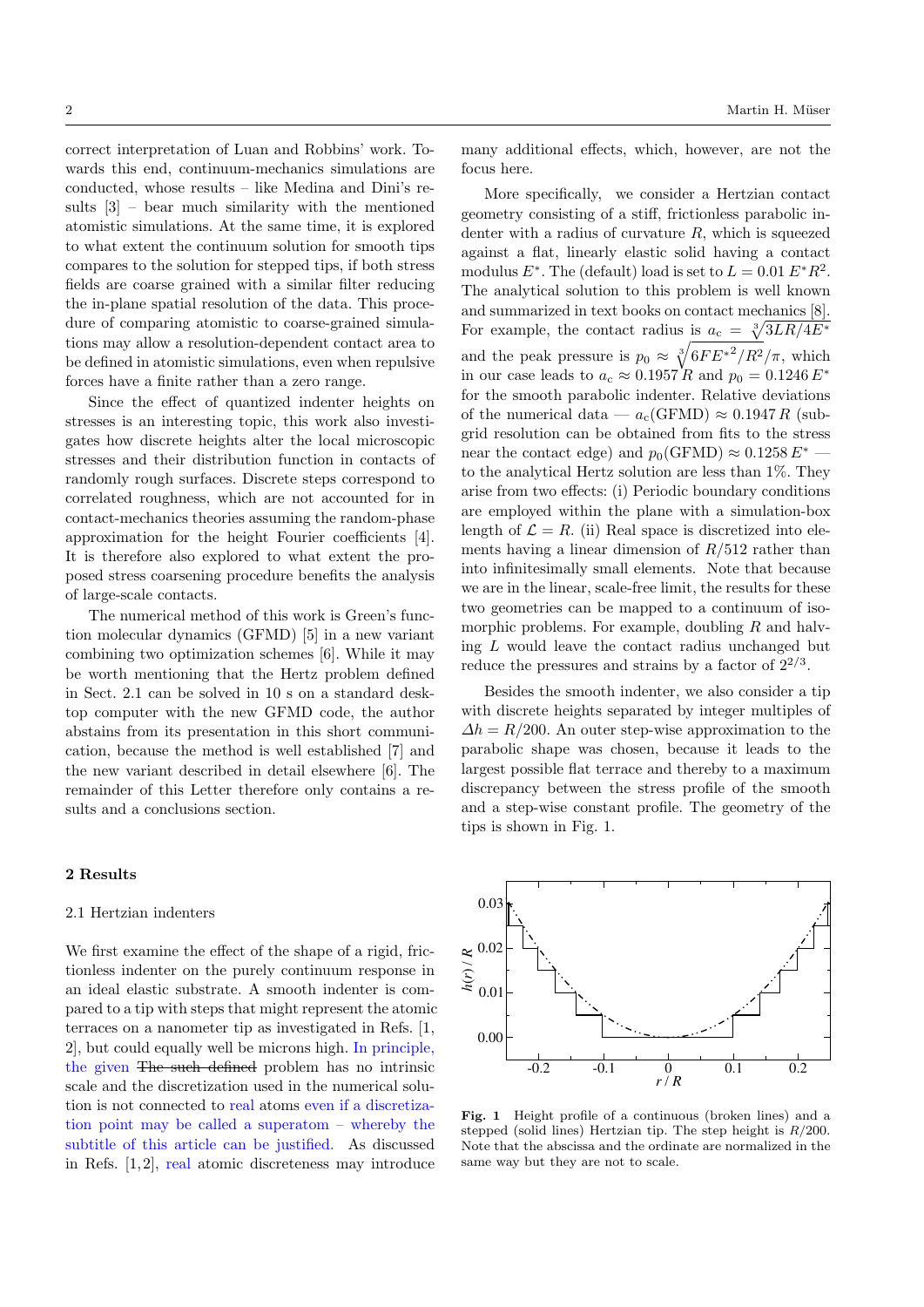Hard-wall interactions are used to describe the interactions between the surfaces. There are three main reasons for this choice: First, and most importantly, if body rather than surface forces are used in the atomistic simulations, then the continuum treatment should also be based on body forces and not describe a different system. Second, the use of hard-wall interactions allows contact area to be defined unambiguously. Third, realistic characteristic lengths  $\rho$  for exponential repulsion (not adhesion, which may be much longer ranged) are typically a quarter of an interatomic spacing a, i.e., a is in the order of a bohr. Fig. 11 of Ref. [5] reveals that when  $\rho$  is small compared to the characteristic lengths defining the contact, the effect of finite-range repulsion is predominantly a smearing out of the stress kink at the contact edge. This smearing out is less substantial and less broad than the effect that the height plateaus have on the stress profile, except at very small loads.

The stress profiles differ radically between stepped and non-stepped indeters at the investigated load, as can be seen in the top panel of Fig. 2. The quantized indenter leads to the previously observed [1, 3] stress peaks at the edge of each step, while the continuous indenter shows the well-known continuous stress profile. Yet both solutions appear to resemble each other and the question arises if a well-defined coarse graining reveals that similarity.

One possibility to check for resemblance between both data sets is to apply a similar local averaging, or filter, to both stress profiles. For this study, a Gaussian filter was explored. The reason for this choice was predominantly that a Gaussian folded with a second Gaussian remains Gaussian. In addition, a Gaussian decays asymptotically more quickly than an exponential so that a Gaussian could be said to lead to a more local smearing than an exponential filter. The Gaussian filter coarse-grains the stress profile according to

$$
\sigma_{cg}(\mathbf{r}) = \frac{1}{2\pi\Delta r^2} \int d^2r' \, e^{-(\mathbf{r}-\mathbf{r}')^2/2\Delta r^2} \sigma(\mathbf{r}'),\tag{1}
$$

where  $\Delta r$  is a measure of the length scale over which the stress is locally averaged. The filter is rather easily implemented in a Fourier-based Green's function code like ours. It basically requires only one additional line of code, e.g., in our code,

stress[iQ]  $*= \exp(-(\mathrm{d}r * q[i] ) ^2/2).$ 

This command must be invoked before the inverse Fourier transform is taken, because the Fourier representation of Eq. (1) reads

$$
\tilde{\sigma}_{cg}(\mathbf{q}) = e^{-\Delta r^2 q^2/2} \cdot \tilde{\sigma}(\mathbf{q}). \tag{2}
$$

The result of such a coarse-graining procedure is shown in Fig. 2. Note that the stress peaks at the edges

of the steps in the fully resolved calculation would turn into stress singularities in the limit of infinitesimally small discretization. Finer discretizations than those presented here are easily possible, but do not noticeably change the shown coarse-grained stress profiles, except that the stress singularities result in higher peaks. Very large peaks, however, would ultimately induce a plastic response in a real system, as discussed, for example in Ref. [10].



Fig. 2 Coarse-grained stress  $\sigma_{cg}(r)$  of the investigated continuous (broken lines) and the quantized (solid lines) Hertzian tip as a function of the distance  $r$  from the symmetry axis. In the top panel, no filter was applied. In the remaining panels, filters smearing out the stress with different resolutions  $\Delta r$  are employed. Successive curves are shifted downward to avoid mutual overlap. Thin gray lines indictate the respective reference abscissa.

Fig. 2 reveals that coarse-graining makes the original and the stepped solution approach each other quite closely even when the broadening width  $\Delta r$  is clearly less than the width of the broadest terrace  $w_t$ , which takes the value of  $w_t = 0.1 R$  in the current case study. For  $\Delta r \approx w_t/2$ , the coarse-grained continuum and the stepped solution are already almost indistinguishable, as can be seen for the  $\Delta r = R/16$  curve in Fig. 2.

An effective coarse graining of stresses also occurs naturally as a function of depth, as expressed by Saint-Venant's principle. It states that the details of the stress distribution on a scale a barely matter at a depth  $3a$  [1]. Recent simulations by Klemenz et al. [11] revealed an impressive example for Saint-Venant's principle: a single graphene layer deposited on top of a stepped metal regularizes quite noticeably its mechanical response. For our problem of interest, the question thus arises how the stress profiles of smooth and stepped indenters dif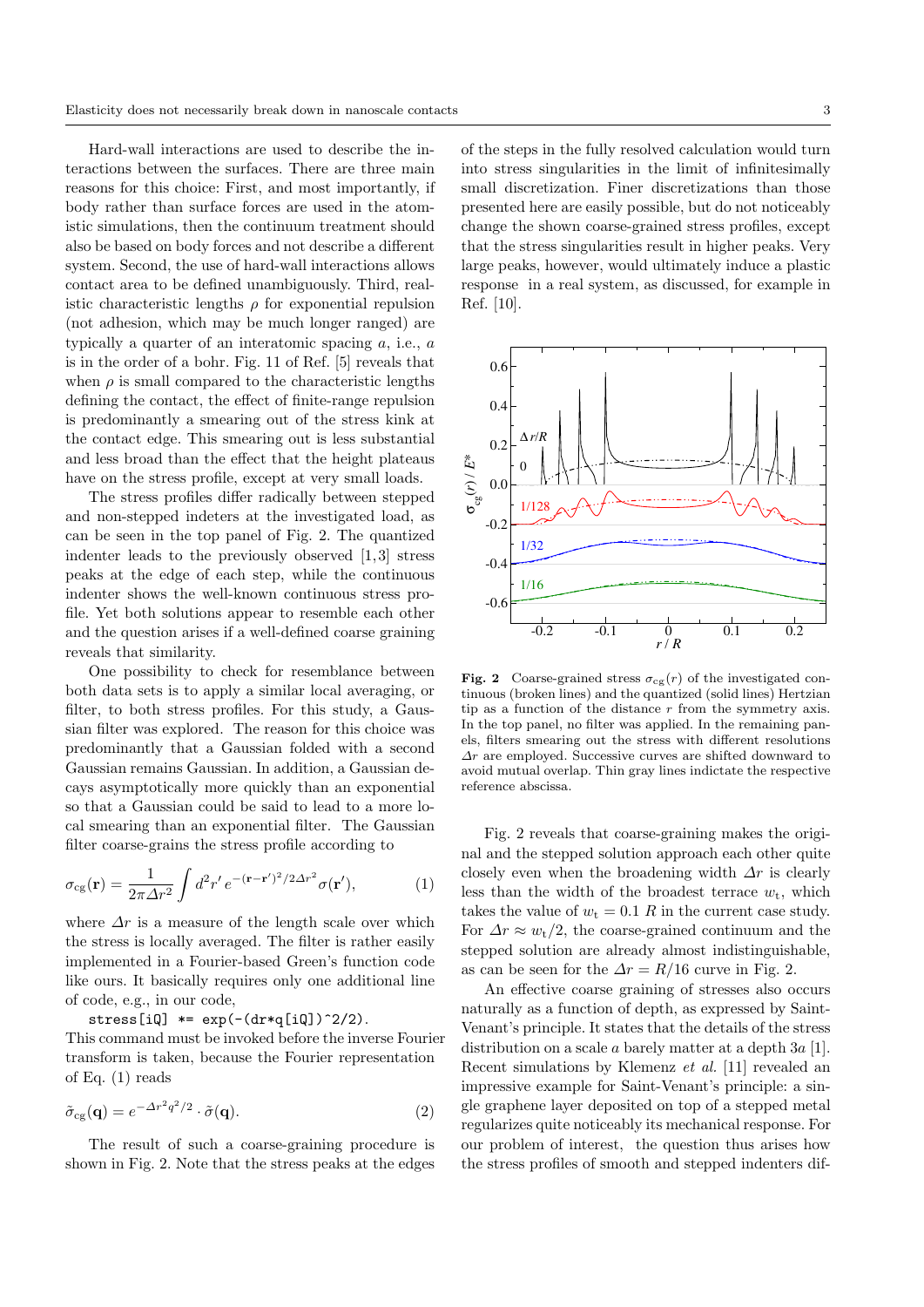fer in the bulk as a function of depth. A particular depth is  $d = 0.78$   $a_c$ , where the continuum profile has the largest shear stress. Fig. 3 reveals that the normal stresses at this depth produced by the smooth and the considered stepped profiles show maximum deviations of order 10%. The observed differences at that critical depth are therefore noticeable but yet much reduced compared to those of the surface stresses. Similar statements hold for other stress-tensor elements including the von Mises stress, which were computed as described recently [9]. However, the numerical values for von Mises stress also depend on the Poisson ratio.



Fig. 3 Stress profile of the smooth and stepped indenter at the depth  $d = 0.78$   $a_c$ , where the smooth tip has the largest shear stress.

Note that the coarsening of stress with depth differs from that considered here. Different wave vectors coarsen essentially exponentially with depth z, e.g., with  $\exp(-q\,z)$  or with  $(1+q\,z)\,\exp(-q\,z)$ . In the Gaussian coarsening procedure proposed here, the Fourier components are instead multiplied with  $\exp(-\Delta r^2 q^2/2)$ .

We conclude this section with a discussion of the question how many steps need to be in contact in order for the stress coarsening procedure to be effective. However surprising it may sound, contact with one single step is sufficent. If the filtering is done with  $\Delta r$  being half a terrace width, the filtered original Gaussian and the filtered stepped stress profiles look already quite similar. A maximum relative difference in the stress of a little less than 20% occurs. Increasing  $\Delta r$  to the full width of the terrace reduces that error to 4%.

For completeness, we also comment on the normal displacement d, even if the  $d(L)$  relation is unrelated to the stress-coarsening procedure proposed in this work. While making contact solely with a single step, d is linear in L, as for the flat punch solution. This relation

obviously differs from the  $d \propto L^{2/3}$  proportionality of the original Hertzian-contact geometry. For the  $d(L)$ relation of stepped and unstepped indenters to resemble each other, several steps need to be in contact. This is in line with the observations of Luan and Robbins [1, 2], who found the biggest deviations from Hertz in the limit of small numbers of contacting steps.

#### 2.2 Stepped, randomly rough indenters

The presence of stress singularities at the edges of steps brings up the interesting question how height quantization affects the stress in contacts of elastic solids in contact with randomly rough indenters. To address this question, the contact mechanics of such surfaces is computed using GFMD and compared to their continuous counterparts. This includes a comparison of the stresses in real space as well as of their distribution function  $Pr(\sigma)$ .

A model for randomly rough surfaces is used which is similar to those that have been routinely simulated for a little more than a decade [7, 12–16]. It is based on a surface height spectrum  $C(q) \equiv \langle |\tilde{h}^2(\mathbf{q})| \rangle$  having the functional form [17–19]

$$
C(q) = \frac{C_0 \Theta(q_s - q)}{\left\{1 + (q/q_r)^2\right\}^{1 + H/2}}.
$$
\n(3)

Here  $\hat{h}(\mathbf{q})$  is the complex Fourier transform of the height profile. Its absolute value is set to  $\sqrt{C(q)}$  and its phase is assigned a uniform random variable on  $(0, 2\pi)$ . Moreover,  $q_r = 2\pi/\lambda_r$  and  $q_s = 2\pi/\lambda_s$  represent the rolloff wavevector and high-wavevector cutoff, respectively, while  $\Theta(\ldots)$  is the Heavyside step function. The prefactor  $C_0$  is chosen such that the root-mean square (rms) height gradient  $\bar{g}$  equals unity, but the results are isomorphic to solutions for arbitrary slope in the linear, scale-free limit considered here. The calculations presented in this work are based on the following parameters  $\mathcal{L}/\lambda_r = 3$ ,  $\lambda_r/\lambda_s = 100$ , and  $\lambda_s/a$  varying from 3.4 to 27.3. H is called the Hurst roughness exponent, which is set to its generic value of  $H = 0.8$ .

Stepped height profiles are realized by replacing the initially drawn height  $h(\mathbf{r})$  with  $\Delta h \cdot \text{int}\{h(\mathbf{r})/\Delta h\}$ . For the case study presented here,  $\Delta h = \lambda_{\rm r}/200$  was chosen. The studied height profiles along a cut at  $x = \mathcal{L}/2$  are shown in Fig. 4.

The interaction between the indenter and the flat, linear elastic body is a hard-wall repulsion as for the Hertzian indenter. The two bodies are squeezed against each other with a normal pressure of  $p_0 = 0.01E^* \bar{g}$ , which leads to a relative contact area of  $a_r \approx 0.02$ . Fig. 5 shows the resulting stress for both continuous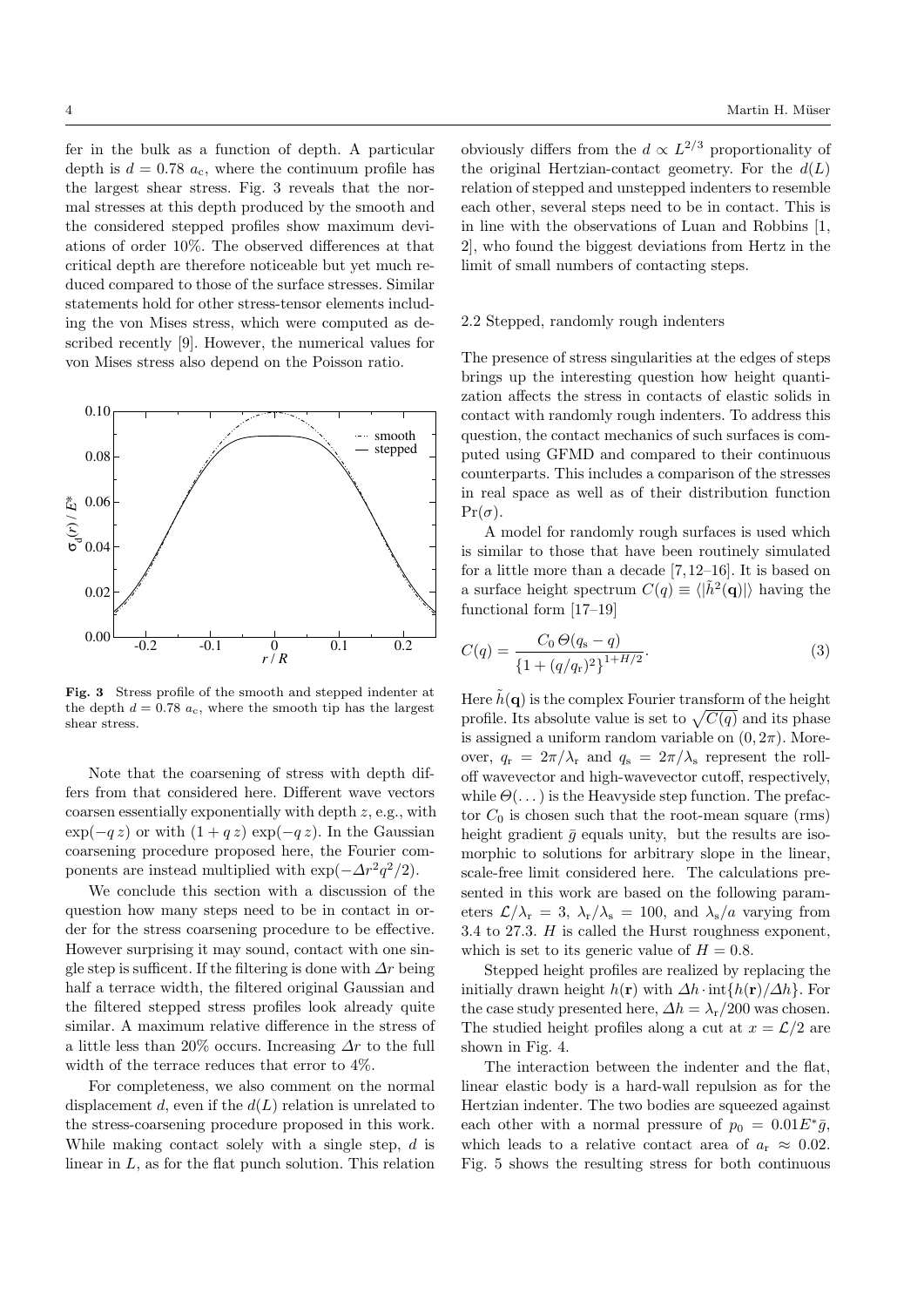

Fig. 4 Surface topography of the original smooth (red line) and the stepped (blue line) height profile along a cut at  $x =$  $\mathcal{L}/2$  through the surface.

and stepped stress height profiles. Without much spatial resolution, the distribution of contact stresses appear quite similar in both cases, even if there is no oneto-one match regarding each individual contact patch.

When contemplating the stresses locally, clear differences between the stress produced by continuous and stepped indenters can be appreciated. These differences, however, disappear when the data at the small scale (e.g., at the atomic scale) is processed through a Gaussian filter of the same form as in Eq. (1). In a boundaryelement code,  $\sigma(\mathbf{r})$  is known on a suitable grid and likewise the stress is known in Fourier space, in which case the coarsening can be readily done in the Fourier representation via Eq. (2). After applying the filter to both stress fields, i.e., the one resulting from the smooth and the one from the stepped random roughness, the two stress distributions look rather similar.

In passing we note that a similar smoothing procedure can also be applied to conventional atomistic simulations, which are not boundary-element method based like GFMD. An atom i below a plane with a surface normal to the z-axis can be assigned a surface stress of the form  $\sigma_{3\alpha}(\mathbf{r}) = F_{n\alpha}\delta(\mathbf{r}-\mathbf{r}_n)$ , where  $\delta(...)$  is the Dirac delta function,  $r_n$  the in-plane coordinate of the atom, and  $F_{n\alpha}$  the force acting on atom n, which is due to the presence of atoms on the other side of the plane. [20] For truly atomic simulations it might therefore be best to use Eq. (1), or, when the coarsening length  $\Delta r$  is large, to assign the forces in an appropriate fashion to bins.

We come back to the issue of stresses in randomly rough surfaces. Often, it is not useful to know the stress in a spatially resolved manner, but the microscopic distribution function  $Pr(\sigma)$  may be of interest.  $Pr(\sigma) \Delta \sigma$  states the probability that a randomly picked surface point in the interface is assigned a stress within  $\sigma \pm$  $\Delta\sigma/2$  in the limit  $\Delta\sigma \rightarrow 0$ . Fig. 6 reveals that the functional form of the microscopic stress distribution functions differ between the two cases. In particular, if the total probability density is written as

$$
Pr(\sigma)\Delta\sigma = (1 - a_r)\delta(\sigma) + a_r \cdot Pr_c(\sigma)\Delta\sigma,
$$
\n(4)

it is found that a frequently used, analytical approximation to  $Pr_c(\sigma)$  [4] satisfying

$$
\Pr_c(\sigma) \propto e^{-(\sigma - p_0)^2/2\Delta\sigma^2} - e^{-(\sigma + p_0)^2/2\Delta\sigma^2},\tag{5}
$$

with  $\Delta \sigma^2 = (E^* \bar{g}/2)^2$ , describes the stresses very well for  $\sigma > E^* \bar{g}$  in the case of smooth surfaces. In contrast,

$$
\Pr_{\rm c}(\sigma) \propto \frac{1}{1 + (\sigma/\sigma_{\rm ref})^{2.4}}\tag{6}
$$

approximates the contact-stress distribution quite well for stepped surfaces for all  $\sigma$ .

As a side comment, it is noted that Eq. (5) was reported earlier to be inaccurate for the stress distribution function for  $\sigma \langle E^*\bar{g} \rangle$  for regular, randomly rough surfaces and that  $Pr(\sigma \to 0)$  obeys a power law, in which  $Pr(\sigma)$  grows approximately as  $\sigma^{0.7}$  at small  $\sigma$  [21], which is consistent with the data produced for this study.

While the functional forms of the stress distribution differ for smooth and stepped, randomly rough surfaces, their first moments turn out quite similar. In both models, the dimensionless ratio  $\kappa \equiv a_c E^* \bar{g}/p_0$ turns out  $\kappa = 2$  within 1%, confirming previous results on stepped, elastic indenters [10]. This means that the first moment of the stress averaged only over the contact is  $\langle \sigma \rangle_{\text{contact}} \approx E^* \bar{g}/2$  for the smooth and the considered stepped profile, where, however,  $\bar{g}$  denotes the rms-gradient of the original surface.

Finally, Fig. 7 addresses the question if the stress distribution functions of smooth and stepped randomly rough surfaces become similar to each other when a Gaussian broadening is applied to both of them. Due to the Gaussian filter, the non-contact  $\delta$ -function contribution leads to significant contributions at small values of  $\sigma$ , which were not present before. At the same time, the broad tails of the stress distribution for stepped surfaces has disappeared and turned into a similar asymptotic behavior as for the continuous surfaces. In fact, at the given moderate amount of smoothing, the tails at large stresses still resembles the analytical solution of Eq.  $(5)$ .

It appears that smearing out the stress fields with a resolution  $\Delta r \leq \lambda_s$  suffices to invoke a relatively close resemblance between the  $\sigma_{cg}$  distributions for stepped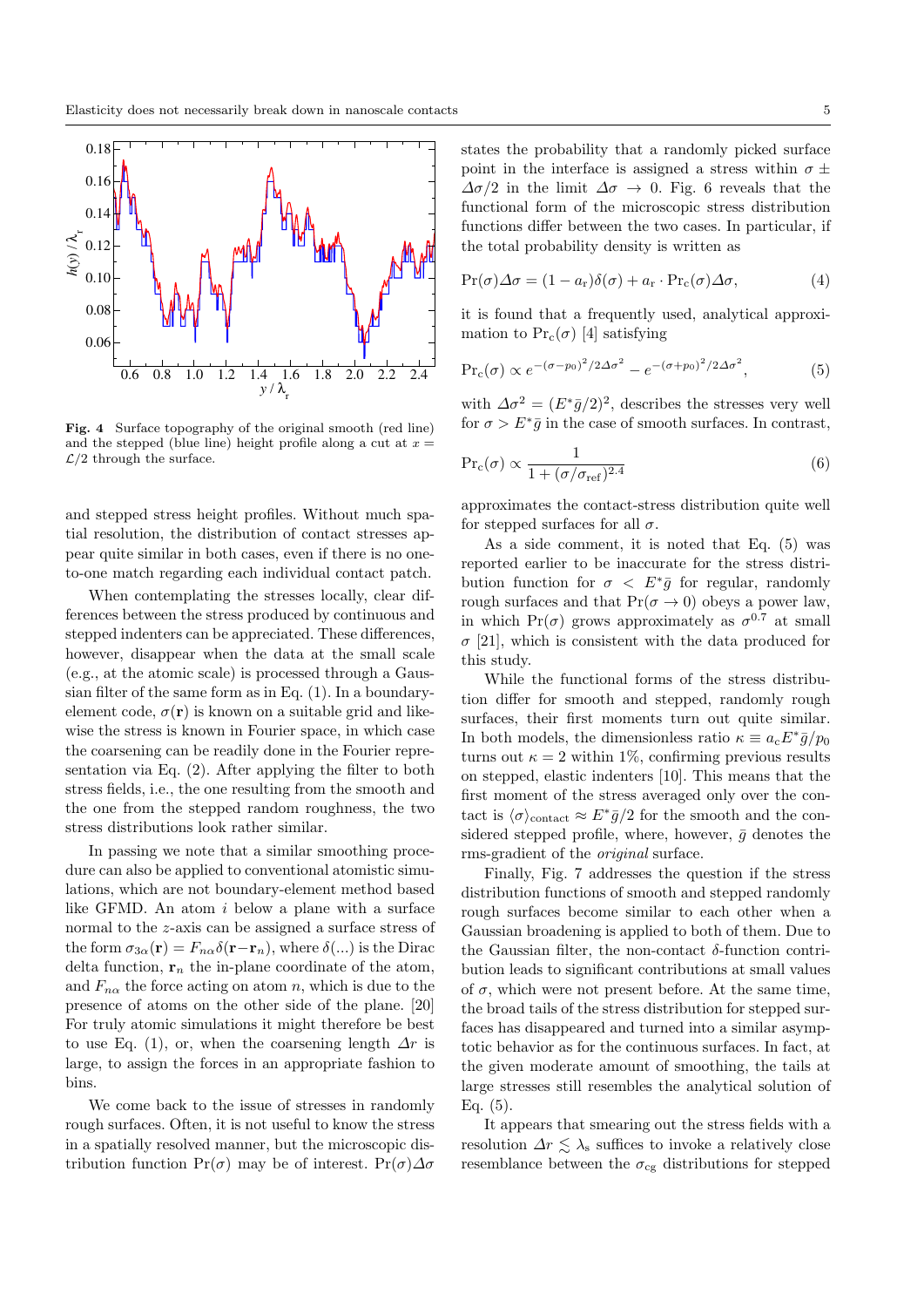

Fig. 5 Stress in contacts between a randomly rough, rigid indenter and a flat, linearly elastic solid. Top and bottom rows refer to continuum and stepped heights, respectively. The left column shows the stress on the entire simulation cell. The middle column shows the stress on a selected meso-scale contact patch, while the right column shows the same stress after having been coarse-grained through a Gaussian filter with a resolution of  $\Delta r = 0.006 \lambda_r$ .



Fig. 6 Stress distribution function of the original (red circles) and the stepped (blue squares) randomly rough surface. The dashed red and blue line represent, Eq. (5) and Eq.(6), respectively.

and smooth, random surfaces. However, the same statement does not quite hold for the real-space data. Remnants of stress singularities at the edge of "large" terraces, whose linear size clearly exceeds  $\lambda_s = 0.01 \lambda_r$ , are still noticeable in the lower right panel of Fig. 5.



Fig. 7 Stress distributions of the local stress resulting from the microscopic stress distribution after coarse-graining using Eq. (1) with  $\Delta r = 0.6 \lambda$ <sub>s</sub>. All stresses are normalized with the rms-gradient of the continuous surface  $\bar{g}_c$ .

A brief discussion might be in place regarding the asymptotic  $\sigma \to 0$  behavior of the stress distribution function. As in early numerical studies of randomly rough contacts [12], the coarse-grained  $Pr(\sigma)$  increases towards small  $\sigma$ , in contradiction to the prediction by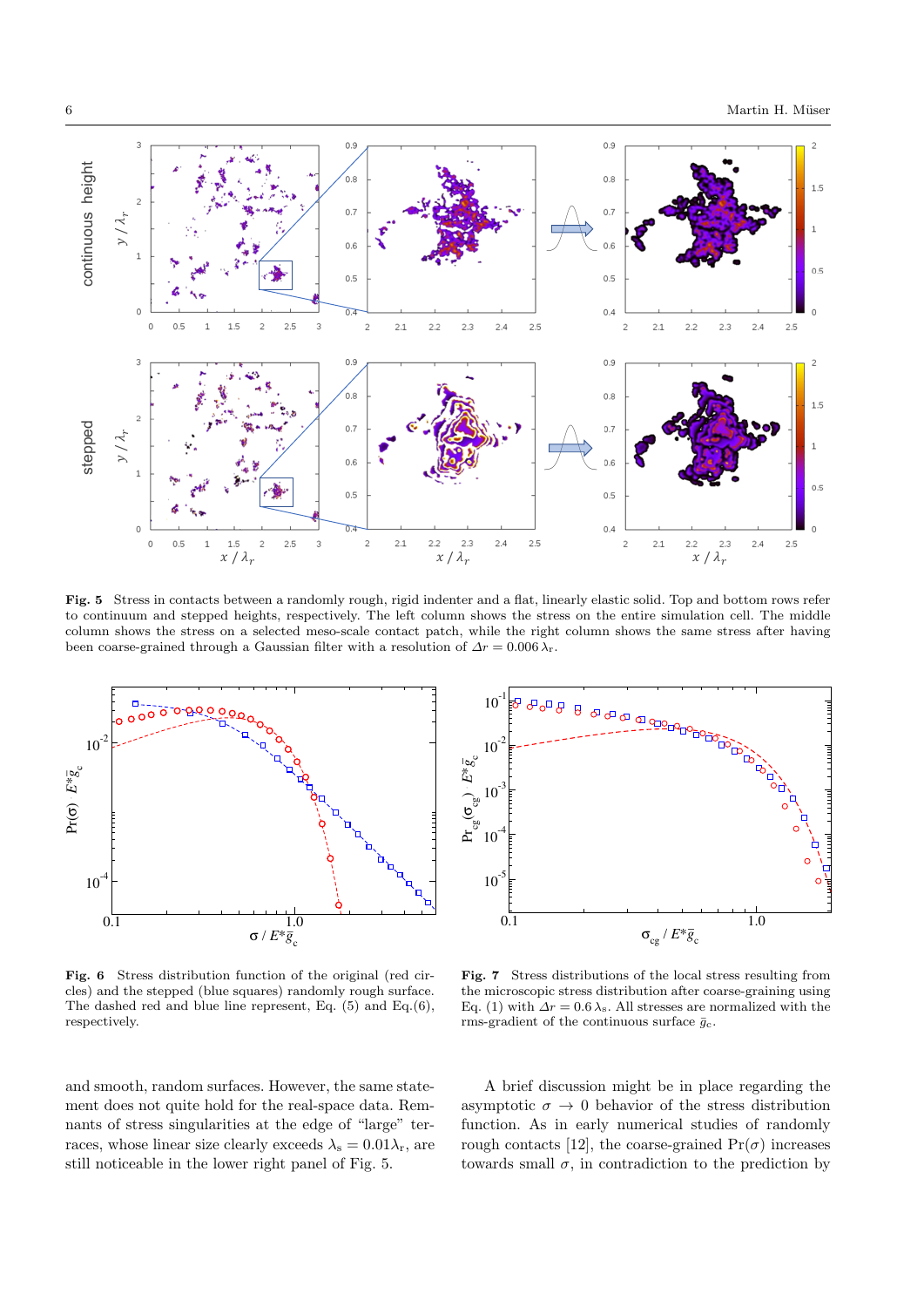Persson theory of a linear relationship [4] or the sublinear power law identified in high-resolution GFMD simulations [21]. The reason for this discrepancy is that the coarse-graining also effects the displacements so that they implicitly have a high-wavenumber cutoff at a similar scale where roughness is smoothed or cut off. In contrast, continuum theory and the high-resolution GFMD simulation assume elastic response functions at wavevectors that exceed the high-wavenumber cutoff of the surface roughness.

## 3 Conclusions

Robbins and Luan [1, 2] provided the useful insight that classic Hertz and related adhesive models are not accurate in contacts that approach atomic dimensions, as common for atomic force or other scanning probe microscopy. New length scales and phenomena become important at these scales that are not included in the classic theories. One is the presence of height fluctuations that lead to strong oscillations in the surface stress. As they noted, these are related to changes in geometry that are not included in Hertz theory. Unfortunately these oscillations have often been interpreted by others as a sign of a universal failure of elasticity at small scales.

In this paper, we have confirmed that these stress oscillations do not reflect a failure of elasticity but rather the elastic response to the true surface geometry [1–3]. Moreover, we demonstrate that the analytical solution for a Hertzian indenter compares extremely well to the numerical solution for a stepped Hertzian surface, when the stress fields of both calculations are passed through the same (Gaussian) filter with a resolution slightly more than half the maximum terrace. Although the continuum flat punch solution would certainly be the appropriate model in the limit of a single plateau, the coarsened original and the coarsened stepped Hertzian profile still resemble each other in this extreme limit.

The presented simulations also revealed that stepped, randomly rough surfaces can be described in terms of recent contact mechanics theories taking the height spectra as input, i.e., Persson's contact mechanics theory [4]. However, such theories are only valid up to the inverse wavelengths, at which the steps lead to significant tails in the surface spectrum. When including wave vector components of the spectra, which arise due to the steps and for which correlation matters, Persson theory (in its present form) is not yet in a position to make correct predictions for the stress distribution functions. The theory always predicts Gaussian tails for  $Pr(\sigma)$ , while the distribution function is clearly algebraic for stepped

surfaces. It had been speculated earlier that possible deviations of the random-phase approximation present in real surfaces induces non-Gaussian – more slowly decaying – asymptotics of  $Pr(\sigma)$  at large stresses [13]. Thus, addressing correlation in randomly rough contacts remains a theoretical challenge to be solved.

The comparison between a continuum model and an atomistic model is only fair when the continuum model is an accurate representation of the full model. Otherwise, either the model has to be refined or, as demonstrated in this work, the results from the full and the continuum model have to be passed through an appropriate filter reducing the spatial resolution. Thus, when atomistic simulations do not appear to match up with continuum simulations, it may well be that the comparison is not ideal rather than that continuum theory is invalid. This last line is not intended to criticize the papers by Luan and Robbins  $[1, 2]$ , since they stated that their simulations were affected by the directionality, finite range, and finite stiffness of interfacial interactions as well as by atomic discreteness. Nonlinear response, plasticity, and other phenomena may also be important in contacts with atomic dimensions. These effects are not in traditional continuum models used in the tribology community, but could be included.

To conclude the paper (though the following text could have also been placed into the Introduction), it might be worth reflecting the meaning of the sentence Continuum mechanics breaks down. Two questions need to be addressed: Where does continuum mechanics end and when does it breaks down? In the author's opinion, continuum mechanics knows body forces, strain fields may have an upper wavenumber limit (which would be commonly set to  $\pi$  over the atomic spacing), and continuum corrections can be applied, e.g., in the form of realistic dispersion relations for bulk phonons or stressdisplacement relations of semi-infinite bodies. None of these features are reflected for good reasons in the Hertz model. A beyond-the-norm sophisticated attack of continuum mechanics on a specific contact problem, however, would incorporate them. If large discrepancies between such a treatment and full atomistic simulations persisted, only then should continuum mechanics be said to have broken down. An extremely sophisticated continuum-mechanics approach might even include the atomic-scale undulations of the substrate potential, as done in approaches to the Frenkel-Kontorova model [22] and thereby rationalize or even quantify the effect of crystalline alignment on interfacial shear forces, which are commonly treated as ugly add-ons in continuum mechanics.

Acknowledgments MM thanks Mark O. Robbins for extensive and helpful feedback on the manuscript.